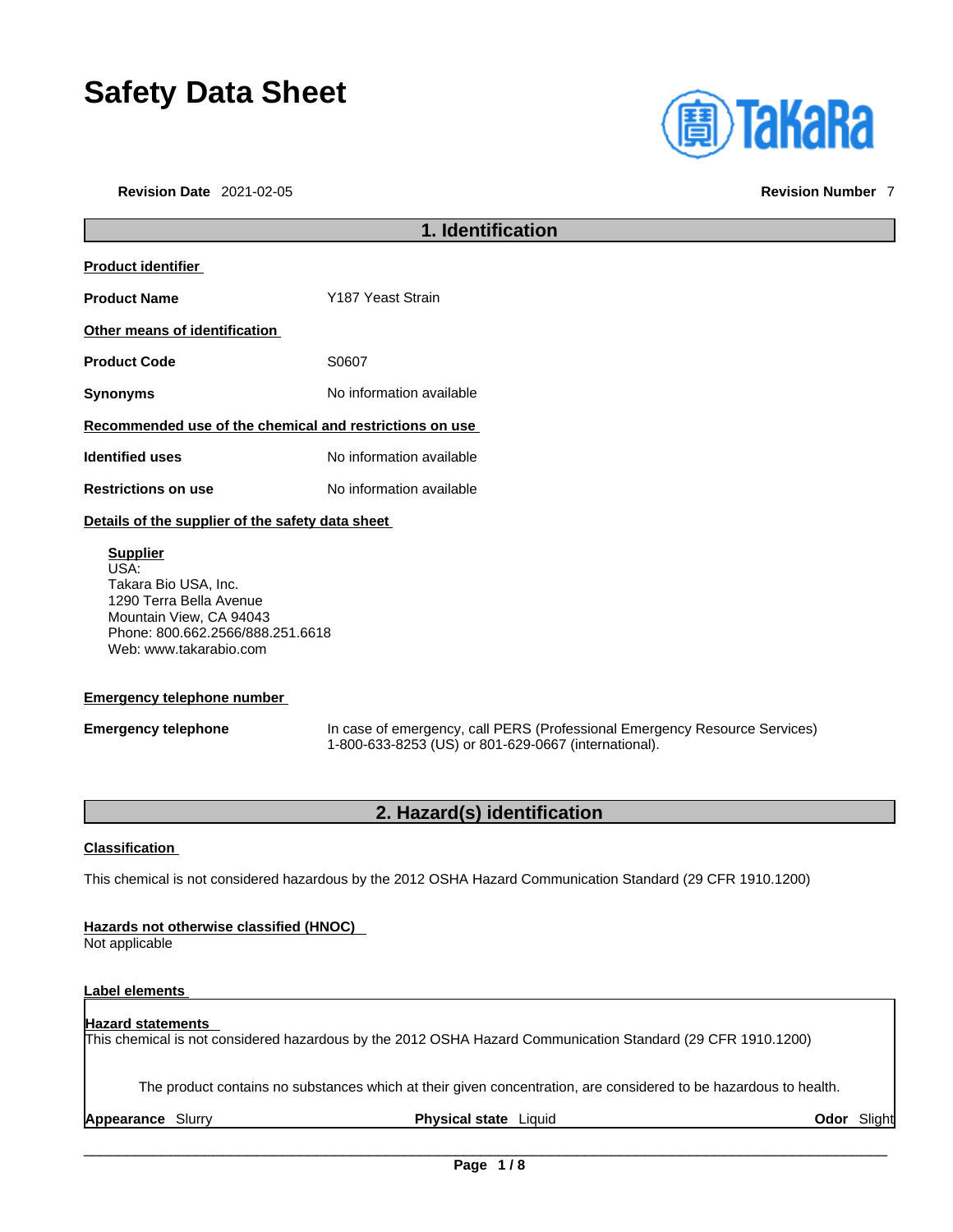#### **Other information**

May be harmful if inhaled.

# **3. Composition/information on ingredients**

#### **Substance**

Not applicable.

#### **Mixture**

| $\sim$<br>nme<br>Jner<br>nıcaı name | .No                            | $\sim$<br>$\Omega$<br>.No<br>eiaht·<br>$\cdot 70$ | secret<br>ลดเ |
|-------------------------------------|--------------------------------|---------------------------------------------------|---------------|
| Bivcerol                            | $-\sim$<br>o,<br>-רי<br>ີ<br>. | n o<br>0<br>υc                                    |               |

| 4. First-aid measures |  |
|-----------------------|--|
|                       |  |

#### **Description of first aid measures**

| <b>Inhalation</b> | Remove to fresh air.                                                                                                    |
|-------------------|-------------------------------------------------------------------------------------------------------------------------|
| Eye contact       | Rinse thoroughly with plenty of water for at least 15 minutes, lifting lower and upper eyelids.<br>Consult a physician. |
| Skin contact      | Wash skin with soap and water.                                                                                          |
| Ingestion         | Clean mouth with water and drink afterwards plenty of water.                                                            |
|                   |                                                                                                                         |

### **Most important symptoms and effects, both acute and delayed**

**Symptoms** No information available.

### **Indication of any immediate medical attention and special treatment needed**

**Note to physicians** Treat symptomatically.

# **5. Fire-fighting measures**

| <b>Suitable Extinguishing Media</b>                             | Use extinguishing measures that are appropriate to local circumstances and the<br>surrounding environment. |  |  |
|-----------------------------------------------------------------|------------------------------------------------------------------------------------------------------------|--|--|
| <b>Large Fire</b>                                               | CAUTION: Use of water spray when fighting fire may be inefficient.                                         |  |  |
| Unsuitable extinguishing media                                  | Do not scatter spilled material with high pressure water streams.                                          |  |  |
| Specific hazards arising from the<br>chemical                   | No information available.                                                                                  |  |  |
| <b>Explosion Data</b><br>Sensitivity to mechanical impact None. |                                                                                                            |  |  |
| Sensitivity to static discharge                                 | None.                                                                                                      |  |  |
| Special protective equipment for                                | Firefighters should wear self-contained breathing apparatus and full firefighting turnout                  |  |  |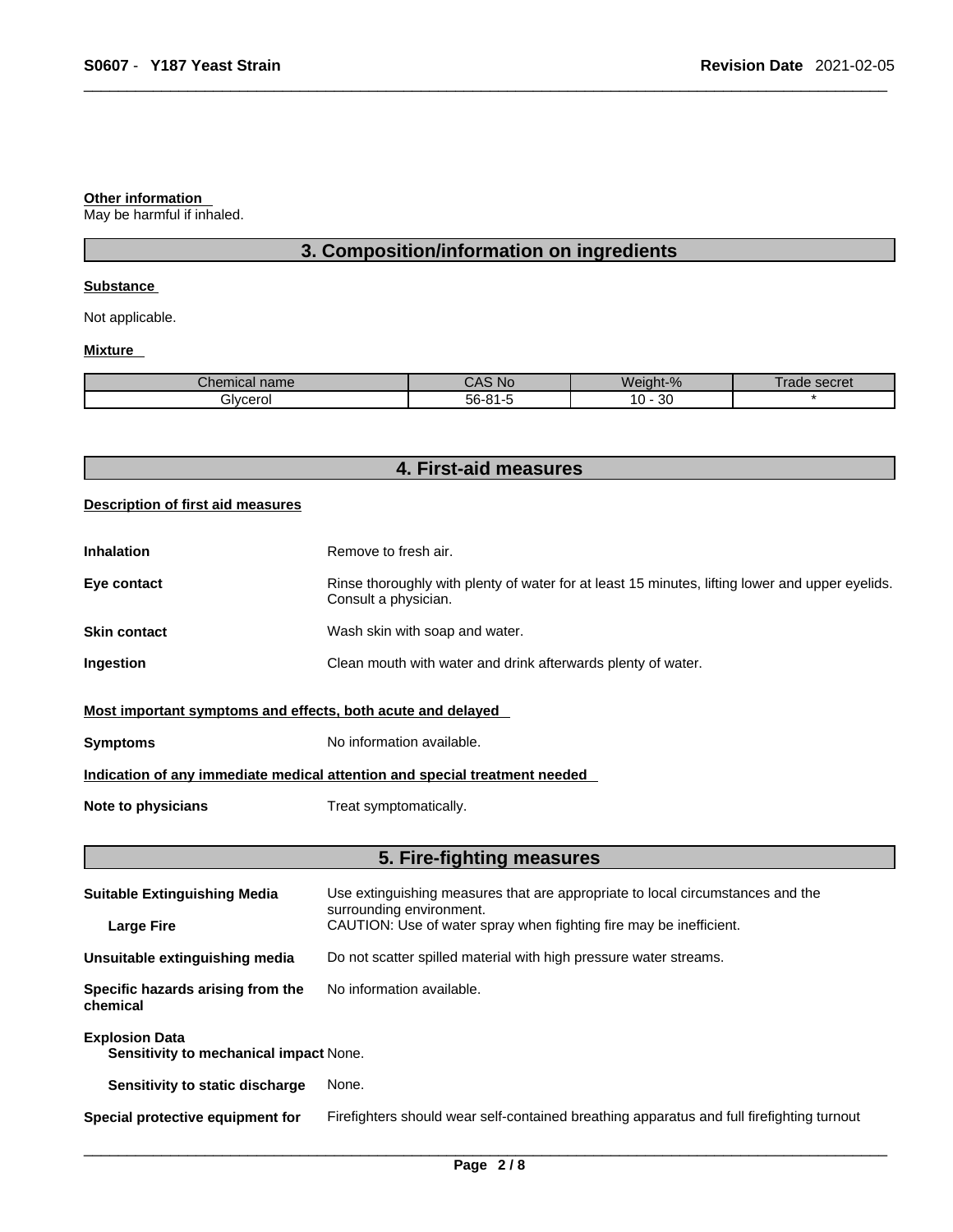fire-fighters **gear.** Use personal protection equipment.

#### **6. Accidental release measures**

| Personal precautions, protective equipment and emergency procedures |  |
|---------------------------------------------------------------------|--|
|---------------------------------------------------------------------|--|

**Personal precautions** Ensure adequate ventilation.

| Methods and material for containment and cleaning up |                                                       |  |  |
|------------------------------------------------------|-------------------------------------------------------|--|--|
| <b>Methods for containment</b>                       | Prevent further leakage or spillage if safe to do so. |  |  |
| Methods for cleaning up                              | Pick up and transfer to properly labeled containers.  |  |  |

# **7. Handling and storage**

#### **Precautions for safe handling**

**Advice on safe handling** Handle in accordance with good industrial hygiene and safety practice.

#### **Conditions for safe storage, including any incompatibilities**

**Storage Conditions** Keep container tightly closed in a dry and well-ventilated place.

#### **8. Exposure controls/personal protection**

#### **Control parameters**

#### **Exposure Limits**

| Chemical name | <b>ACGIH TLV</b> | <b>OSHA PEL</b>                    | <b>NIOSH</b> |
|---------------|------------------|------------------------------------|--------------|
| Glycerol      |                  | TWA: $15 \text{ mg/m}^3$           |              |
| $56-81-5$     |                  | TWA: $5 \text{ mg/m}^3$            |              |
|               |                  | (vacated) TWA: $10 \text{ mg/m}^3$ |              |
|               |                  | (vacated) TWA: $5 \text{ mg/m}^3$  |              |

#### **Appropriate engineering controls**

| <b>Engineering controls</b> | Showers              |
|-----------------------------|----------------------|
|                             | Eyewash stations     |
|                             | Ventilation systems. |

#### **Individual protection measures, such as personal protective equipment**

| <b>Eye/face protection</b>    | No special protective equipment required.                                                                                                                                   |
|-------------------------------|-----------------------------------------------------------------------------------------------------------------------------------------------------------------------------|
| Skin and body protection      | No special protective equipment required.                                                                                                                                   |
| <b>Respiratory protection</b> | No protective equipment is needed under normal use conditions. If exposure limits are<br>exceeded or irritation is experienced, ventilation and evacuation may be required. |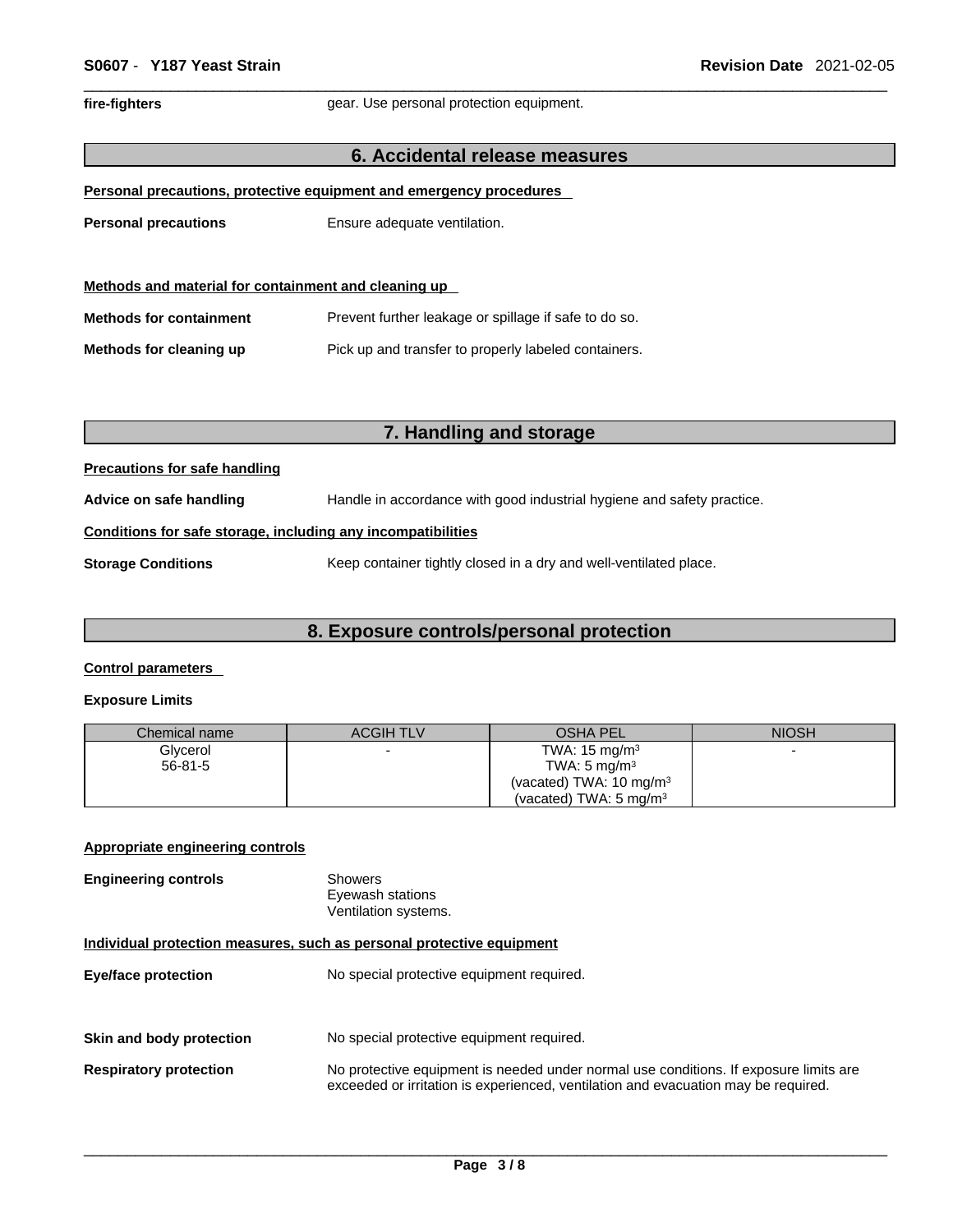**General hygiene considerations** Handle in accordance with good industrial hygiene and safety practice.

# **9. Physical and chemical properties**

| Information on basic physical and chemical properties |                              |                  |  |
|-------------------------------------------------------|------------------------------|------------------|--|
| <b>Physical state</b>                                 | Liquid                       |                  |  |
| Appearance                                            | Slurry                       |                  |  |
| Color                                                 | No information available     |                  |  |
| Odor                                                  | Slight                       |                  |  |
| <b>Odor Threshold</b>                                 | No information available     |                  |  |
| <b>Property</b>                                       | Values                       | Remarks • Method |  |
| рH                                                    |                              | None known       |  |
| Melting point / freezing point                        | No data available            | None known       |  |
| Boiling point/boiling range (°C)                      | No data available            | None known       |  |
| <b>Flash point</b>                                    | No data available            | Open cup         |  |
| <b>Evaporation Rate</b>                               | no data available            | None known       |  |
| Flammability (solid, gas)                             | no data available            | None known       |  |
| <b>Flammability Limit in Air</b>                      |                              | None known       |  |
| <b>Upper flammability limit:</b>                      | No data available            |                  |  |
| Lower flammability limit:                             | No data available            |                  |  |
| Vapor pressure                                        | no data available            | None known       |  |
| Vapor density                                         | No data available            | None known       |  |
| <b>Relative density</b>                               |                              | None known       |  |
| <b>Water solubility</b>                               | No data available            | None known       |  |
| Solubility in other solvents                          | no data available            | None known       |  |
| <b>Partition coefficient</b>                          | no data available            | None known       |  |
| <b>Autoignition temperature</b>                       | 392.8 °C / 739 °F            | None known       |  |
| <b>Decomposition temperature</b>                      |                              | None known       |  |
| <b>Kinematic viscosity</b>                            | No data available            | None known       |  |
| <b>Dynamic Viscosity</b>                              | no data available            | None known       |  |
| <b>Other information</b>                              |                              |                  |  |
| <b>Explosive properties</b>                           | No information available     |                  |  |
| <b>Oxidizing properties</b>                           | No information available     |                  |  |
| Softening point                                       | No information available     |                  |  |
| <b>Molecular Weight</b>                               | No information available     |                  |  |
| <b>VOC Content (%)</b>                                | No information available     |                  |  |
| <b>Liquid Density</b>                                 | No information available     |                  |  |
| <b>Bulk Density</b>                                   | No information available     |                  |  |
|                                                       | 10. Stability and reactivity |                  |  |
| <b>Reactivity</b>                                     | No information available.    |                  |  |

| <b>Chemical stability</b>                                               | Stable under normal conditions.           |
|-------------------------------------------------------------------------|-------------------------------------------|
| <b>Possibility of hazardous reactions</b> None under normal processing. |                                           |
| <b>Conditions to Avoid</b>                                              | None known based on information supplied. |
| Incompatible materials                                                  | None known based on information supplied. |
|                                                                         |                                           |

**Hazardous decomposition products** None known based on information supplied.

# **11. Toxicological information**

**Information on likely routes of exposure**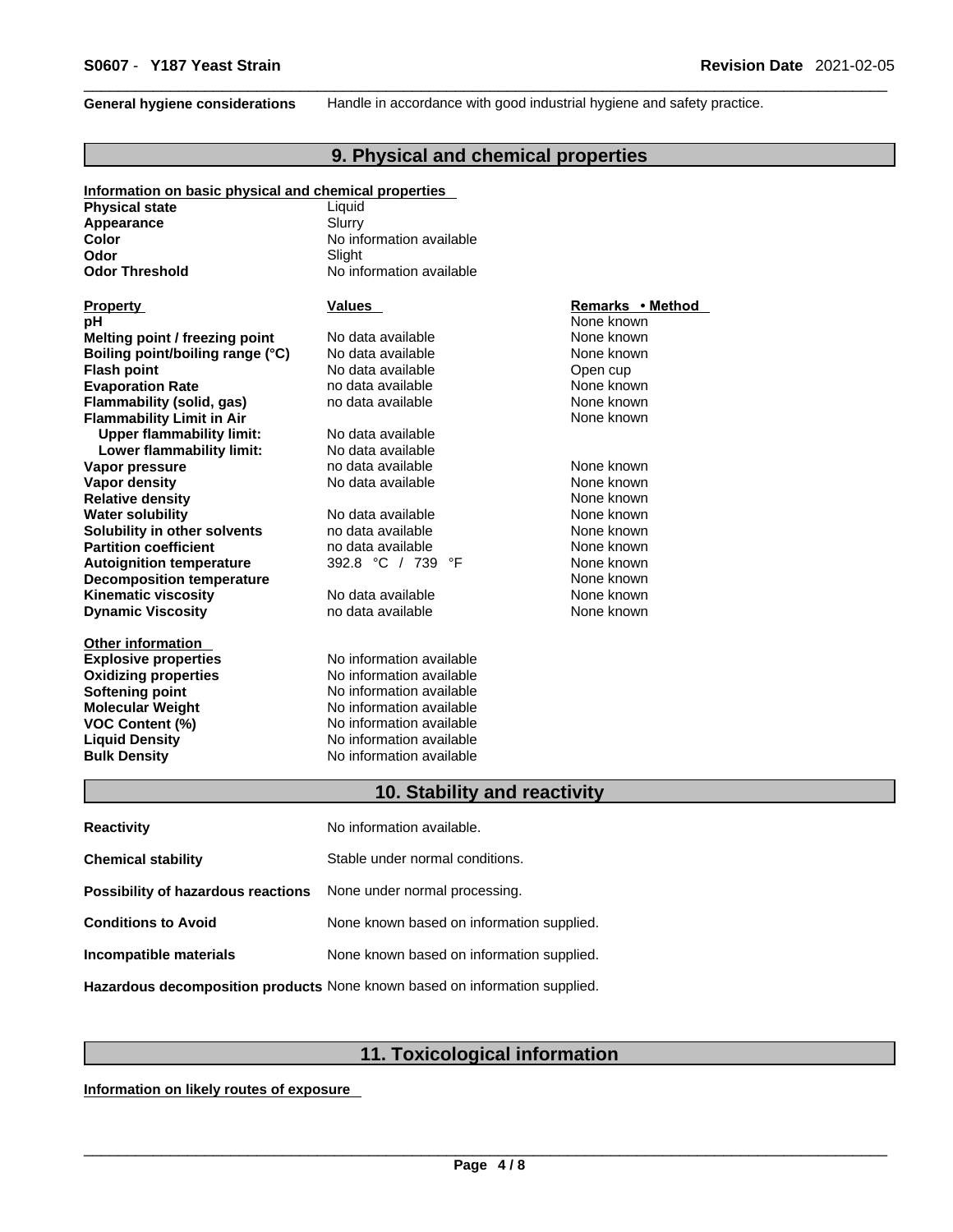| <b>Inhalation</b>   | May be harmful if inhaled.                                        |
|---------------------|-------------------------------------------------------------------|
| Eye contact         | Specific test data for the substance or mixture is not available. |
| <b>Skin contact</b> | Specific test data for the substance or mixture is not available. |
| <b>Ingestion</b>    | Specific test data for the substance or mixture is not available. |
|                     |                                                                   |

### **<u>Symptoms related to the physical, chemical and toxicological characteristics</u>**

**Symptoms** No information available.

**Acute toxicity**

**Numerical measures of toxicity**

#### **The following values are calculated based on chapter 3.1 of the GHS document**

| ATEmix (oral)                 | 49,245.60 mg/kg |
|-------------------------------|-----------------|
| ATEmix (dermal)               | 40,040.00 mg/kg |
| ATEmix (inhalation-dust/mist) | 11.0108 ma/l    |

#### **Component Information**

| Chemical name | Oral LD50          | Dermal LD50       | Inhalation LC50        |
|---------------|--------------------|-------------------|------------------------|
| Glycerol      | Rat<br>12600 mg/kg | Rabbit<br>10 g/kg | Rat ) 4 h<br>2.75 mg/L |
| $56 - 81 - 5$ |                    |                   |                        |

#### **Delayed and immediate effects as well as chronic effects from short and long-term exposure**

| <b>Skin corrosion/irritation</b>  | No information available.               |
|-----------------------------------|-----------------------------------------|
| Serious eye damage/eye irritation | No information available.               |
| Respiratory or skin sensitization | No information available.               |
| <b>Germ cell mutagenicity</b>     | No information available.               |
| Carcinogenicity                   | No information available.               |
| <b>Reproductive toxicity</b>      | No information available.               |
| <b>STOT - single exposure</b>     | No information available.               |
| <b>STOT - repeated exposure</b>   | No information available.               |
| <b>Target organ effects</b>       | Kidney, Respiratory system, Eyes, Skin. |
| <b>Aspiration hazard</b>          | No information available.               |
| Other adverse effects             | No information available.               |
| Interactive effects               | No information available.               |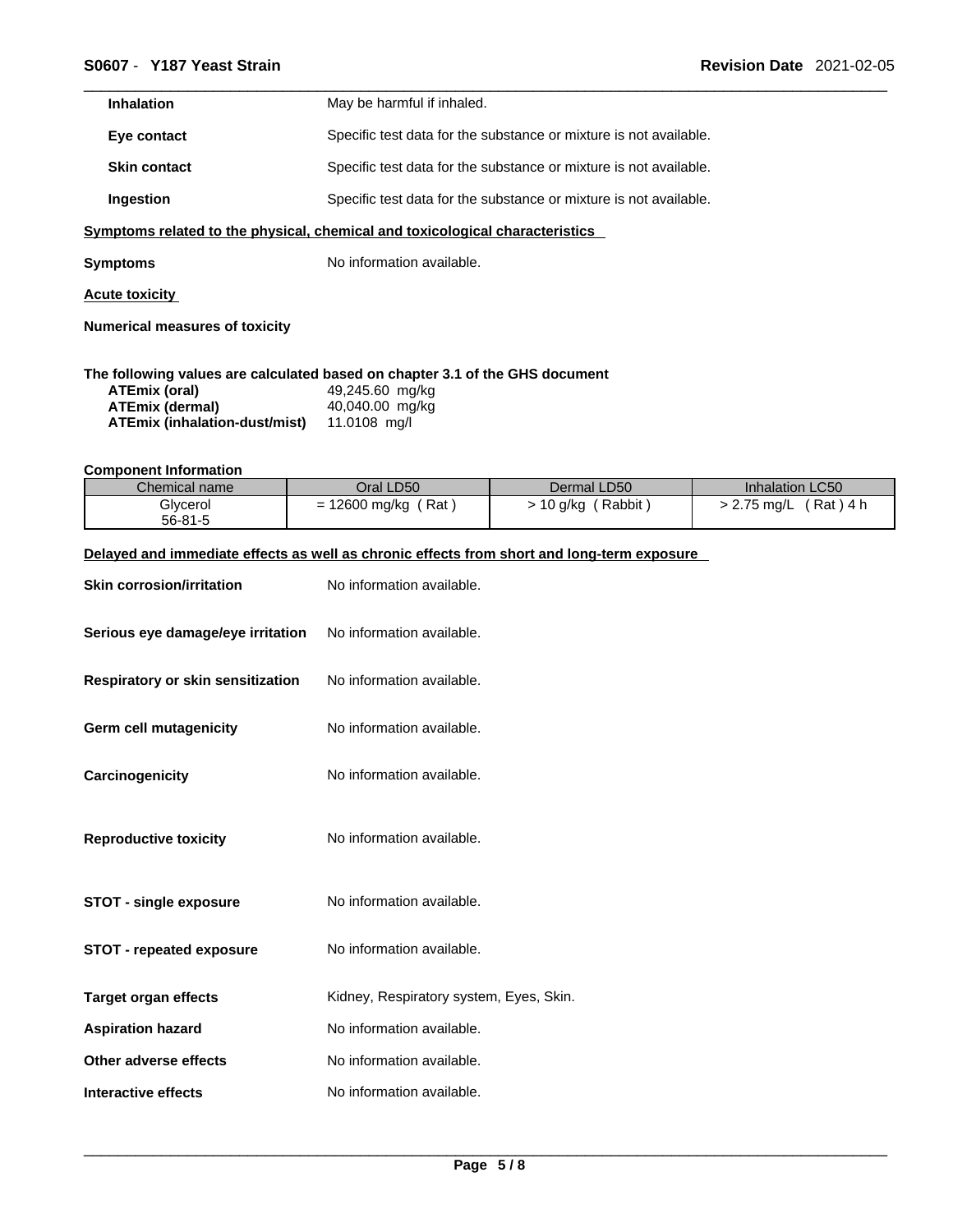# **12. Ecological information**

#### **Ecotoxicity**

| Chemical name | Algae/aquatic plants | Fish                | Toxicity to    | Crustacea |
|---------------|----------------------|---------------------|----------------|-----------|
|               |                      |                     | microorganisms |           |
| Glycerol      |                      | 51 - 57: 96 h       |                |           |
| $56 - 81 - 5$ |                      | Oncorhynchus mykiss |                |           |
|               |                      | mL/L LC50 static    |                |           |

**Persistence and degradability** No information available.

**Bioaccumulation** There is no data for this product.

#### **Component Information**

| $\sim$<br>$\mathcal L$ hemical name | coefficient<br>$-1$<br>Partition |
|-------------------------------------|----------------------------------|
| Glycerol                            | 1.76<br>. .                      |
| 56-81-5                             |                                  |

**Other adverse effects** No information available.

# **13. Disposal considerations**

#### **Waste treatment methods Waste from residues/unused products**  Dispose of in accordance with local regulations. Dispose of waste in accordance with environmental legislation. **Contaminated packaging** Do not reuse empty containers.

# **14. Transport information**

| <b>DOT</b>  | Not regulated |
|-------------|---------------|
| <b>TDG</b>  | Not regulated |
| <b>MEX</b>  | Not regulated |
| ICAO (air)  | Not regulated |
| IATA        | Not regulated |
| <b>IMDG</b> | Not regulated |
| <b>RID</b>  | Not regulated |
| ADR         | Not regulated |
| ADN         | Not regulated |
|             |               |

# **15. Regulatory information**

#### **International Inventories**

**TSCA** -.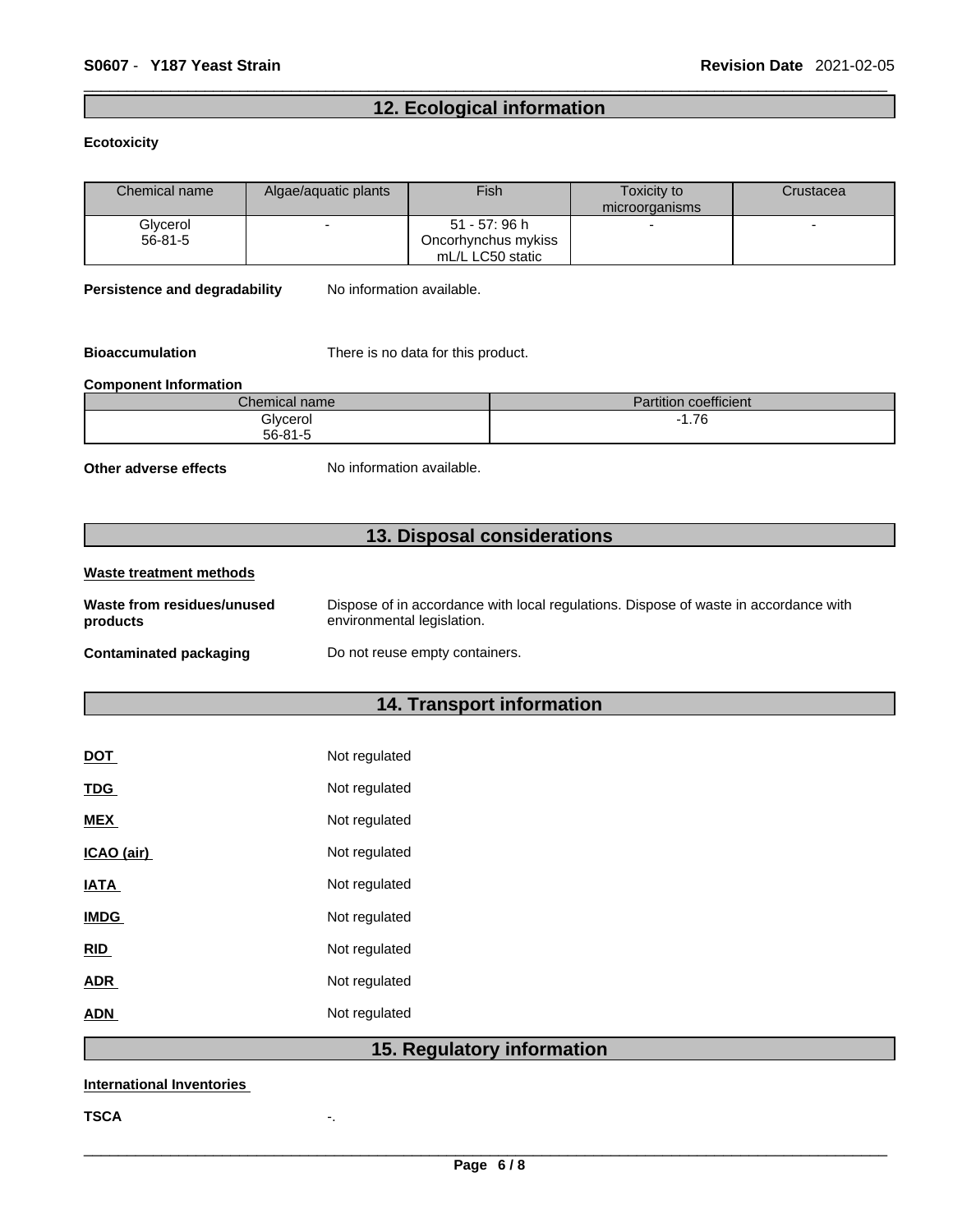\*Contact supplier for details. One or more substances in this product are either not listed on the US TSCA inventory, listed on the confidential US TSCA inventory or are otherwise exempted from inventory listing requirements

| -. |  |
|----|--|
|    |  |
| ٠  |  |
|    |  |
|    |  |
|    |  |
|    |  |

 **Legend:** 

 **TSCA** - United States Toxic Substances Control Act Section 8(b) Inventory  **DSL/NDSL** - Canadian Domestic Substances List/Non-Domestic Substances List  **EINECS/ELINCS** - European Inventory of Existing Chemical Substances/European List of Notified Chemical Substances  **ENCS** - Japan Existing and New Chemical Substances  **IECSC** - China Inventory of Existing Chemical Substances  **KECL** - Korean Existing and Evaluated Chemical Substances  **PICCS** - Philippines Inventory of Chemicals and Chemical Substances

 **AICS** - Australian Inventory of Chemical Substances

#### **US Federal Regulations**

#### **SARA 313**

Section 313 of Title III of the Superfund Amendments and Reauthorization Act of 1986 (SARA). This product does not contain any chemicals which are subject to the reporting requirements of the Act and Title 40 of the Code of Federal Regulations, Part 372.

#### **SARA 311/312 Hazard Categories**

Should this product meet EPCRA 311/312 Tier reporting criteria at 40 CFR 370, refer to Section 2 of this SDS for appropriate classifications.

#### **CWA (Clean WaterAct)**

This product does not contain any substances regulated as pollutants pursuant to the Clean Water Act (40 CFR 122.21 and 40 CFR 122.42).

#### **CERCLA**

This material, as supplied, does not contain any substances regulated as hazardous substances under the Comprehensive Environmental Response Compensation and Liability Act (CERCLA) (40 CFR 302) or the Superfund Amendments and Reauthorization Act (SARA) (40 CFR 355). There may be specific reporting requirements at the local, regional, or state level pertaining to releases of this material.

#### **US State Regulations**

#### **California Proposition 65**

This product does not contain any Proposition 65 chemicals.

#### **U.S. State Right-to-Know Regulations**

This product does not contain any substances regulated under applicable state right-to-know regulations

#### **U.S. EPA Label Information**

#### **EPA Pesticide Registration Number** Not applicable

## **16. Other information**